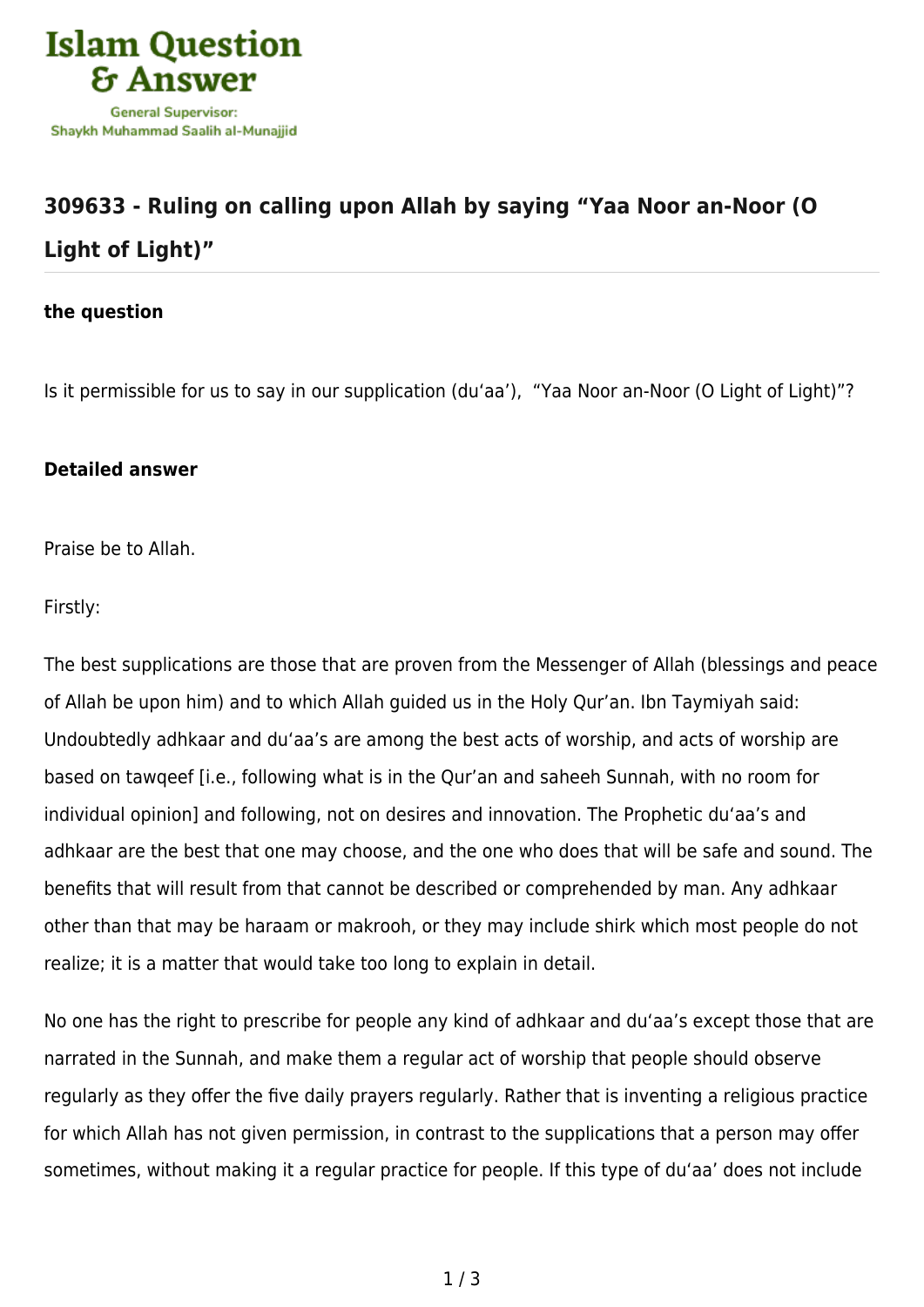

any prohibited meanings, then it is not right to disallow it, but it may include something that is haraam without the individual realizing that.

For example, in the case of necessity a person may offer whatever supplications come to mind at that time.

As for adopting a regular wird or dhikr that is not prescribed in the religious texts, this is something that is not allowed. Moreover, the du'aa's and adhkaar that are prescribed help one to attain the soundest aims and achieve the highest objectives, so no one turns away from them to made-up, innovated adhkaar except one who is ignorant, heedless or a transgressor.

End quote from Majmoo' al-Fataawa (22/510).

On our website there are a number of prescribed adhkaar and du'aa's. You can find them in the answers to questions no. [77208](https://islamqa.com/en/answers/77208) and [82463](https://islamqa.com/en/answers/82463).

Secondly:

This phrase, "Yaa Noor an-Noor (O Light of Light)", is a foreign phrase that does not reflect the beauty of true Arabic speech. It is known that Allah is an-Noor (the Light), as He, may He be exalted, says (interpretation of the meaning): "Allah is the Light of the heavens and the earth" [an-Noor 24:35]. This is the ultimate description, so describing Him as the "Light of light" serves no purpose.

Rather this supplication is known in the dhikr and awraad (litanies) of some of those who follow innovation and call themselves spiritual healers, and they believe that it has a certain status and must be recited a certain number of times, according to them. Some of them ascribe to it certain secrets and characteristics, for which Allah has not sent down any authority, and for which they have no evidence or proof.